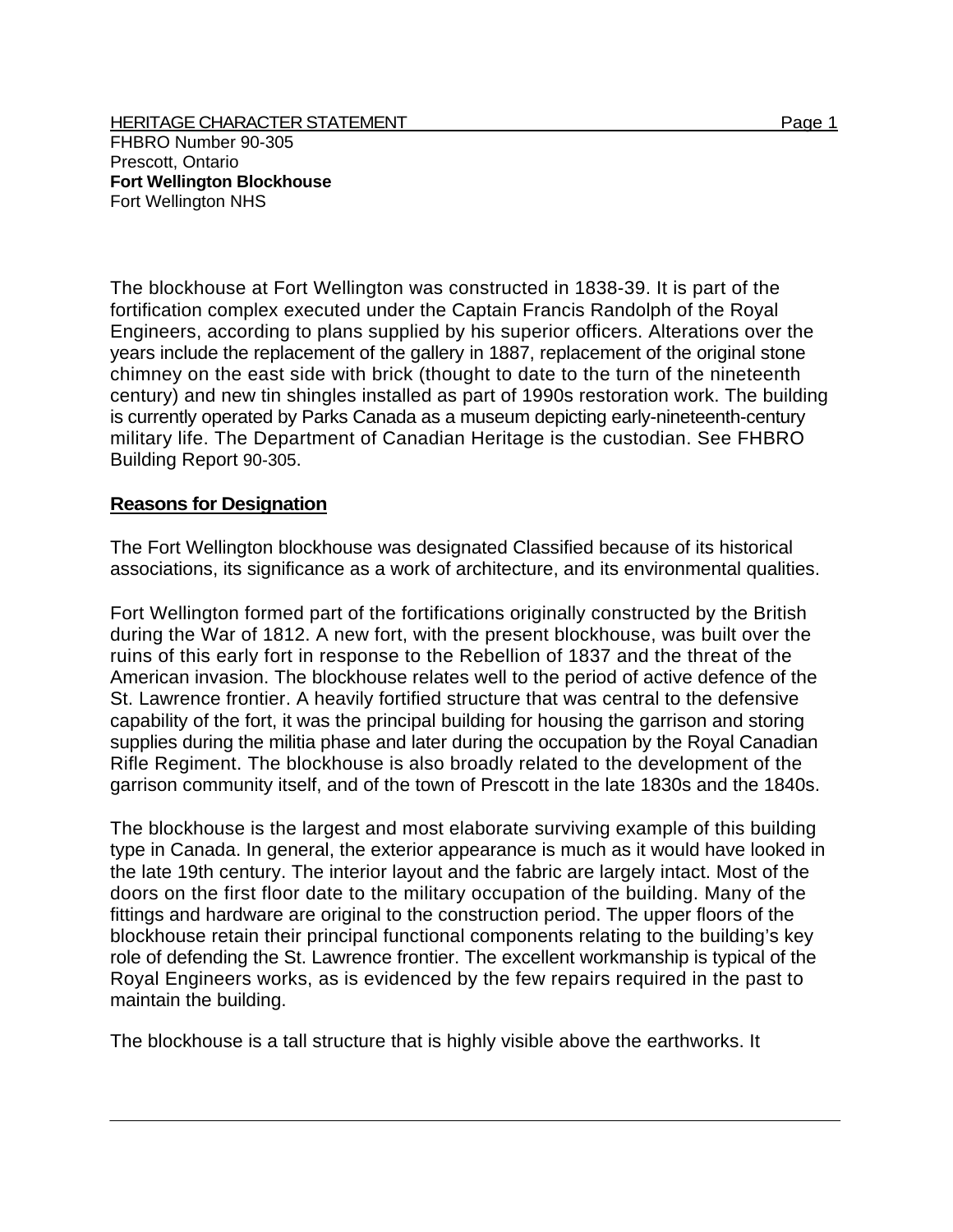contributes significantly to the defensive military character of the site. Inside the fort, the blockhouse is the most prominent structure. Fort Wellington is a well-known landmark and frequently visited tourist attraction, and the image of the blockhouse has been incorporated into the design of local street signs and many tourist brochures produced by the town of Prescott.

## **Character Defining Elements**

The heritage character of the blockhouse at Fort Wellington resides in the imposing masonry walls, in its high standard of craftsmanship, in its largely unchanged interior layouts, and in its setting within the fort premises.

The blockhouse is an imposing structure with massive, evenly coursed masonry walls that extend to the top of the third storey and incorporate some of the subterranean foundation of the original single-storey blockhouse that occupied the site during the War of 1812. The exterior shape of the building should not be changed. All masonry, including chimneys, merits an ongoing maintenance program. Any repair or replacement work should match the original material and workmanship. Any belowgrade work should be preceded by archaeological excavation.

The design is symmetrical and square, with sparse openings. The only entrance on the south facade is protected by the single-rifle loopholes on either side. The other three facades are punctured by ventilation ports. At the second storey level, each wall has a centrally placed gun port flanked by four single-rifle loopholes trimmed with lighter coloured stonework. All these features date back to the military period of the structure; therefore the size of windows, loopholes, and openings should not be altered. Wood components of the openings should be repaired in the same material and configuration as the original.

An upper floor is surrounded by a wooden gallery (constructed in 1887) clad with vertical siding and containing loopholes, machicolations and two windows on each elevation. The gallery is one of the key features defining the defensive function of the Blockhouse. The gallery should be inspected regularly and woodwork repaired in accordance with conservation standards. The gallery is cantilevered on large stone and wooden corbels. Some of them have been renewed over time. The corbels should undergo regular maintenance. The original corbels should not be removed or altered.

Future repairs of new corbels should match the original work.